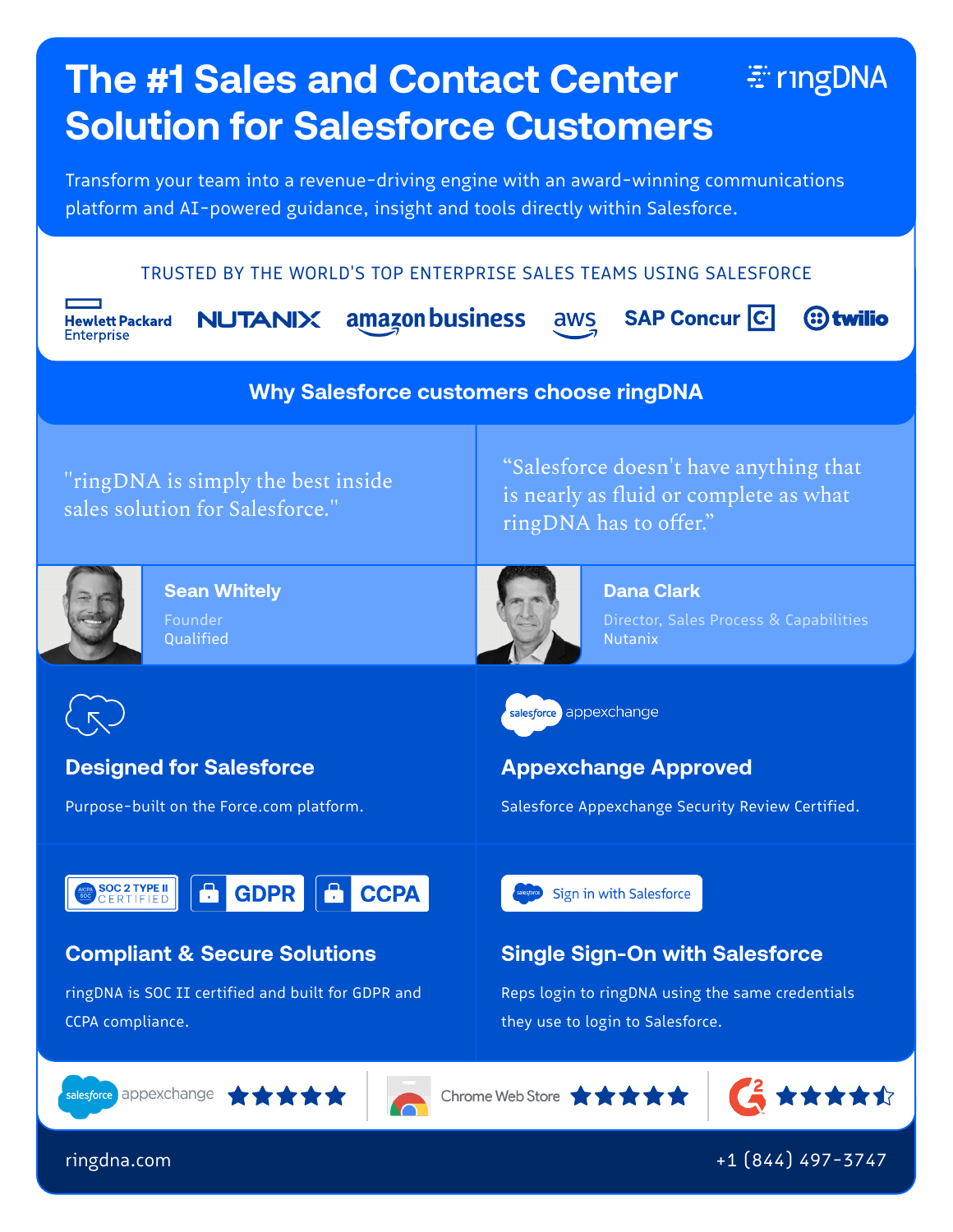## **Award-Winning Communications and AI-Powered Guidance for Sellers, Managers and Revenue Leaders**

### **We Wrote the Book on Salesforce Integrations**

Our engineering team is led by Jason Ouellette, author of the popular developer reference, Developing on the Force.com Platform, now in its 3rd edition.

#### **Accelerate Value From Your Current CRM Investment**

A CRM is one of the most important and expensive purchases that companies make. By augmenting Salesforce with ringDNA, you can increase team adoption and maximize the ROI of your company's Salesforce investment.

Eiring DNA

#### **Solutions to Keep Your Team Focused**

Unlike solutions that force reps to work outside Salesforce, ringDNA keeps reps' time and focus right where it needs to be. They won't have to learn a complex new platform or worry about managing data in multiple locations.

#### **Designed To Create a Single Source of Truth**

Never worry about copying data to another system, or maintaining two databases. ringDNA uses Salesforce as the central data source, so you can uncover the metrics that really matter while maintaining all of your data in a single source of truth.

#### FEATURES

| <b>Exclusively built for Salesforce</b>                   |  |
|-----------------------------------------------------------|--|
| <b>Optimized API Efficiency</b>                           |  |
| <b>Built in Visual Force</b>                              |  |
| Dozens of turnkey Salesforce Dashboards & Reports         |  |
| Real-time, two-way syncing between Salesforce and ringDNA |  |
| Custom managed Appexchange packages                       |  |
| Never slows Salesforce down                               |  |
| Customer data stays in Salesforce                         |  |
| Appexchange & SOC II security certified                   |  |
|                                                           |  |

[ringdna.com](https://ringdna.com) +1 (844) 497-3747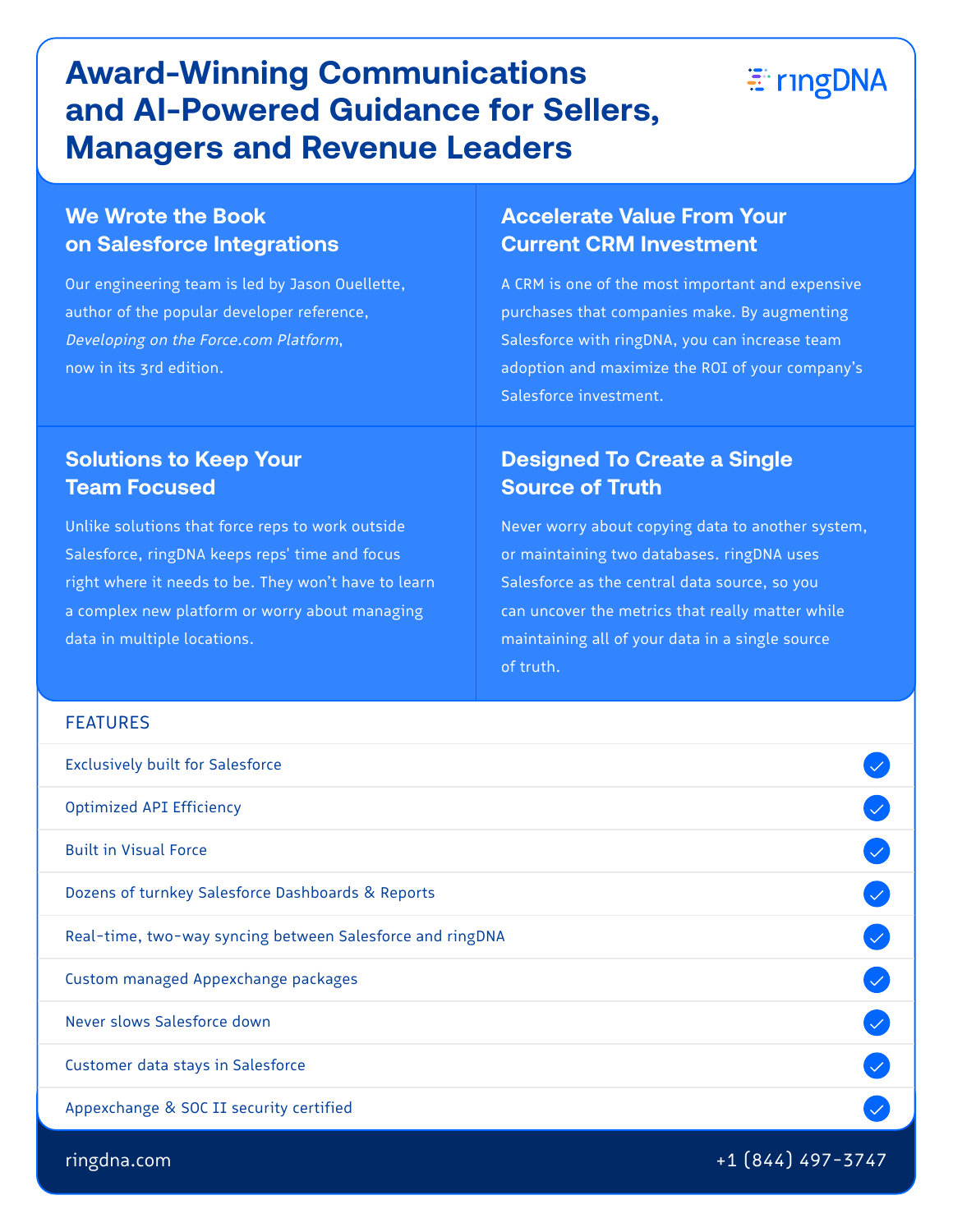## **Creating Custom Insights with ringDNA Data**

**E**ringDNA

In addition to the multitude of turnkey insights generated by ringDNA, partners may use ringDNA data fields within Salesforce to create custom insights on the fly within Salesforce.

| <b>SALESFORCE FIELD NAME</b>            | <b>LEAD &amp; CONTACT</b><br><b>OBJECTS</b> | <b>CAMPAIGN</b><br><b>OBJECT</b> | <b>ACCOUNT &amp;</b><br>OPPORTUNITY<br><b>OBJECTS</b> |
|-----------------------------------------|---------------------------------------------|----------------------------------|-------------------------------------------------------|
| <b>Call Attempts</b>                    | $\boldsymbol{\mathcal{L}}$                  |                                  |                                                       |
| Days Since Last Attempt (Call or Email) | $\checkmark$                                |                                  |                                                       |
| <b>Email Attempts</b>                   |                                             |                                  |                                                       |
| <b>First Inbound Call</b>               |                                             |                                  |                                                       |
| Last Email Attempt                      |                                             |                                  |                                                       |
| Last Inbound Call                       |                                             |                                  |                                                       |
| Last Outbound Call                      | $\bigvee$                                   |                                  |                                                       |
| <b>Response Type</b>                    | $\checkmark$                                |                                  |                                                       |
| ringDNA Context                         |                                             |                                  |                                                       |
| Time Since Last Call Attempt (Days)     |                                             |                                  |                                                       |
| Time Since Last Call Attempt (Minutes)  |                                             |                                  |                                                       |
| Time Since Last Email Attempt (Days)    |                                             |                                  |                                                       |
| Time Since Last Email Attempt (Minutes) |                                             |                                  |                                                       |
| Time to First Dial (Minutes)            |                                             |                                  |                                                       |
| Time to First Response (Minutes)        |                                             |                                  |                                                       |

[ringdna.com](https://ringdna.com) +1 (844) 497-3747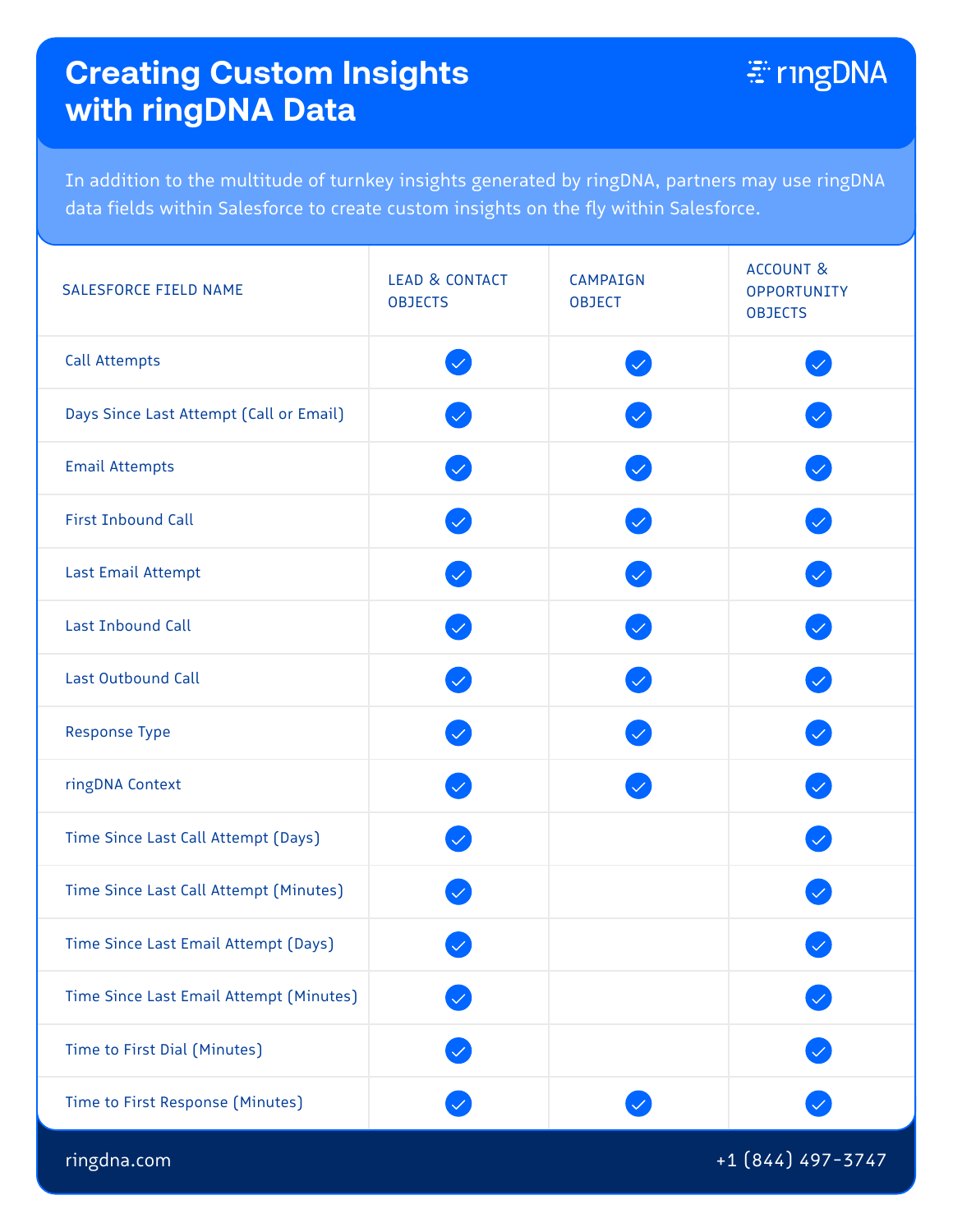## **Turnkey ringDNA Insights Naturally Integrated with Salesforce**

ringDNA delivers real-time performance insights that scale revenue growth and elevate your entire team. In addition to our numerous conversation intelligence and contextual insights, ringDNA also features dozens of reports that live right in Salesforce.

In addition to the virtually endless list of custom reports possible with ringDNA, the following reports, and many more, come standard.

| <b>Account Based Selling &amp; Outbound Sales Activities</b>         |                                                                                                                                                                                                                                    |                                                                                                                                                                                                                                      |
|----------------------------------------------------------------------|------------------------------------------------------------------------------------------------------------------------------------------------------------------------------------------------------------------------------------|--------------------------------------------------------------------------------------------------------------------------------------------------------------------------------------------------------------------------------------|
| Which accounts are receiving the<br>most attention by my sales team? | • Activity volume by account<br>• Accounts with recent calls<br>• Account calls by disposition outcome<br>• Account conversations by rep                                                                                           |                                                                                                                                                                                                                                      |
| How effective are my team's<br>outbound calls in general?            | • Team stats report<br>Rep outbound call efficiency report<br>• Call outcomes<br>• Callbacks by rep/day by action                                                                                                                  |                                                                                                                                                                                                                                      |
| How busy is my team with actual<br>selling activities?               | • Team talk time<br>• Calls by hour and<br>connection rate<br>• Call duration by day,<br>sequence or rep<br>• Actions by sequence<br>• Actions by rep<br>• Actions by sequence by day<br>• Email activity<br>• Call SLA compliance | • Email SLA metrics<br>• Sequence actions due by rep<br>· Team email volume<br>• Email volume by rep<br>• Email volume by team and day<br>• Upcoming actions<br>• Upcoming actions by rep<br>• Action due today<br>• Overdue actions |
| How effective are my outbound<br>sales activities?                   | • Conversion rate by sequence<br>• Conversion by rep by sequence<br>• Active opportunity<br>by sequence type                                                                                                                       | • Answer rate for local presence<br>• Calls to connect ratio<br>• Calls with notes                                                                                                                                                   |

[ringdna.com](https://ringdna.com) +1 (844) 497-3747

**E**ringDNA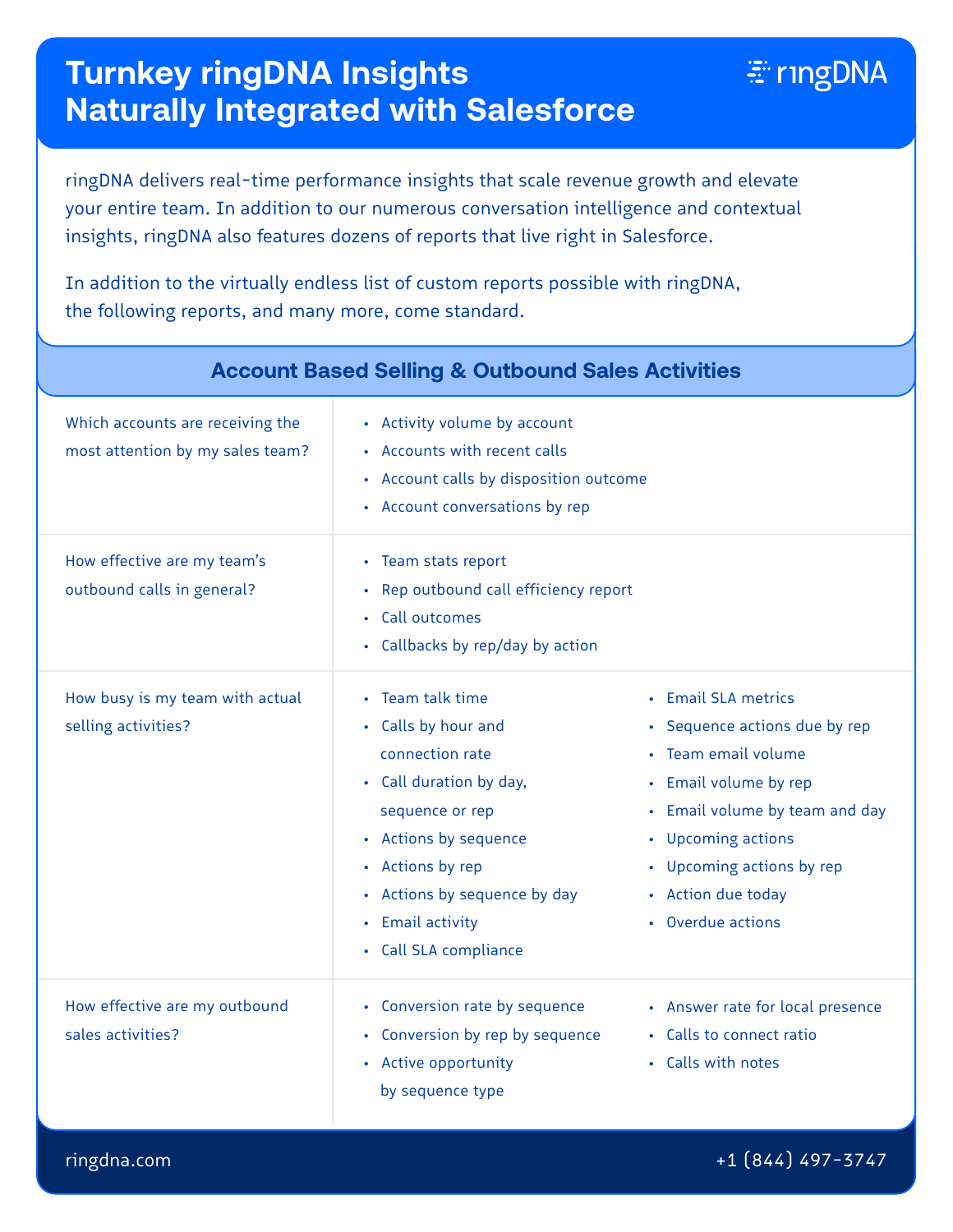# **Turnkey ringDNA Insights Naturally Integrated with Salesforce**

| <b>Conversation Performance</b>                                                          |                                                                                                                                                                                                            |                                                                                                                                                                                                |  |  |
|------------------------------------------------------------------------------------------|------------------------------------------------------------------------------------------------------------------------------------------------------------------------------------------------------------|------------------------------------------------------------------------------------------------------------------------------------------------------------------------------------------------|--|--|
| Are reps following conversational<br>etiquette best practices?                           | • Overtalk percentage by date<br>• Longest talk streak by date<br>• Silence percentage by date<br>• Talking vs listening                                                                                   | • Interruptions<br>• Customer monologues<br>• Agent monologues                                                                                                                                 |  |  |
| How effective are reps during<br>conversations?                                          | • Call dispositions by rep<br>• Average call duration by rep<br>• Average call rating<br>• Call report by direction by rep<br>• Talk time by rep                                                           | • Calls to opportunity ratio<br>• Calls to win ratio<br>• Calls to win leaderboard<br>• Average call rating                                                                                    |  |  |
| <b>Performance on Active Opportunities</b>                                               |                                                                                                                                                                                                            |                                                                                                                                                                                                |  |  |
| What sales efforts are directed<br>at open opportunities, and how<br>effective are they? | • Team calls on opportunities<br>• Rep calls on opportunities<br>• Revenue activity<br>by open opportunities<br>• Revenue calls by day<br>and direction<br>• Revenue calls by day<br>and disposition       | • Revenue calls by time of day<br>• Revenue talk time<br>by opportunity<br>• Revenue calls<br>by opportunity stage<br>• Revenue activity by owner<br>• Revenue call average duration<br>by rep |  |  |
| What factors influence<br>the outcome of opportunity-<br>related activities?             | Revenue activity by date<br>and outcome<br>• Revenue call connect rates<br>by day<br>• Lost revenue calls by duration<br>by rep<br>• Lost revenue calls<br>by disposition<br>• Revenue activity by outcome | Revenue call dispositions<br>by outcome<br>• Won revenue by activity<br>distribution<br>• Won revenue calls<br>by disposition                                                                  |  |  |

[ringdna.com](https://ringdna.com) +1 (844) 497-3747

EingDNA